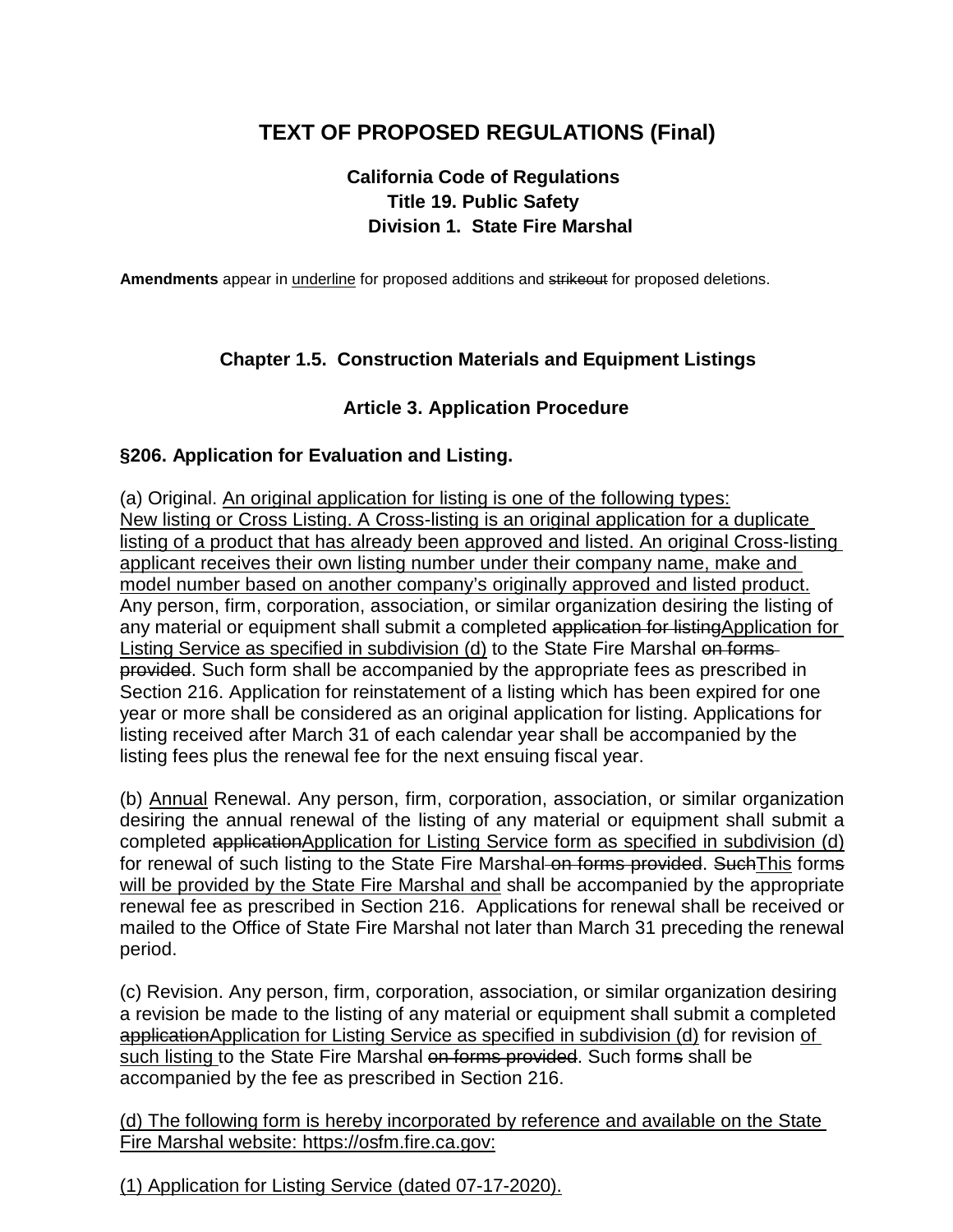NOTE: Authority cited: Section 13144.4, Health and Safety Code. Reference: Section 13144.2, Health and Safety Code.

### **208. Special Provisions.**

(a) Carbon Monoxide Devices. A person shall not market, distribute, offer for sale, or sell any carbon monoxide device in this state unless the device and the instructions have been approved and listed by the State Fire Marshal.

(b) Fire Alarm and Automatic Sprinkler Systems and Devices.

1) Control Units. For purposes of a single listing fire alarm control units may include variations in circuitry, functions, current and voltage ratings.

A single fire alarm control unit which incorporates any combination of functions (such as a local signaling control unit designed for auxiliary connection) shall be considered for a single listing. Such listing may include units used in conjunction with any of the following actuating methods. Automatic fire alarm, manual fire alarm, sprinkler supervisory, or waterflow alarm.

(2) Devices. Fire alarm and automatic sprinkler devices, for the purpose of a single listing, may have variations in size, dimensions, ratings, current and voltage but shall not include variations in method of operation.

(3) Fire Alarm Prohibitions. When any equipment or systems specified in Section 204(d)(2) is to be connected to any fire alarm control unit or fire alarm device, such control unit or device shall be so designed and arranged that:

(A) The electrical design of the equipment or systems shall not be integral to the internal circuitry of the fire alarm control unit of the system or device, and

(B) Such equipment and systems shall be served by a power supply or circuit independent of the power supply or circuit necessary for the function of the control unit or device, and

(C) Such equipment and systems shall be interconnected to the control unit of the system or device by relays or switching devices which will provide electrical isolation from the system or device to prevent interference or interruption of the normal or intended operation of the fire alarm system or device.

(4) Service. The listee of fire alarm systems and fire alarm devices shall file notice of the establishment of facilities and evidence of capability to provide for the repair of their approved and listed systems and devices.

(5) Restoration. Required Systems. Listees of fire alarm equipment used or intended for use on fire alarm systems required by Subchapter 1 of these regulations shall, at the time of application for approval and listing, include evidence of the capability to restore to operating condition, listed fire alarm systems, within 24 hours of notification.

(6) Continuity. Service and restoration facilities shall be maintained for the duration of listing and the listee shall file notice of the establishment of new facilities or discontinuance of any previously established facilities, within 30 days of the establishment or discontinuance of service facility.

Organizations designated by a listee as a service or restoration facility shall file with the notice, certification of service or restoration capability, geographical limitations, and evidence of service equipment, qualified service personnel and the necessary stock of parts and devices.

Service and restoration organizations who engage in the sale, distribution or installation of fire alarm systems or devices requiring a State Contractor's License shall file such evidence with their notice.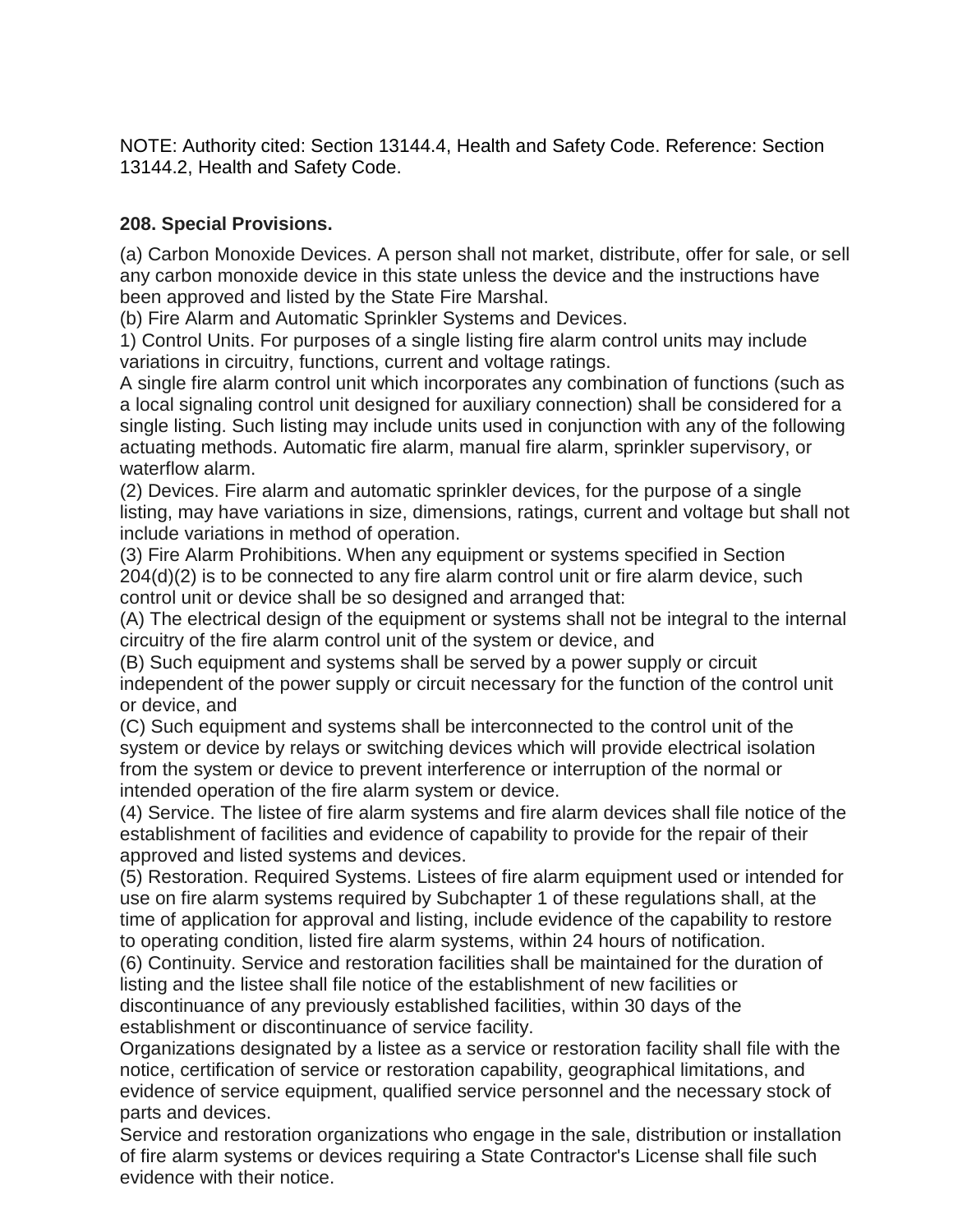(7) Prohibition of Sale. The marketing, distribution, offering for sale, or selling of any fire alarm system or fire alarm device in this State is prohibited unless such system or device has been approved and listed by the State Fire Marshal.

Conditions of approval and listing by the State Fire Marshal shall be furnished at the time of purchase.

(8) Fire Alarm System and Fire Alarm Device Listings. The State Fire Marshal shall issue the initial listing upon receipt of:

1. An application conforming to the provisions of Section 206(a) and

2. A certification letter from a State Fire Marshal accreditedapproved testing laboratory. The complete test report from the approved testing laboratory shall be submitted for evaluation within 60 days from the date the initial listing is issued.

(c) Wood Roof Covering Materials. Wood roof covering materials shall be approved and listed by the State Fire Marshal pursuant to Health and Safety Code Section 13132.7(j). No wood roof covering materials shall be sold or applied in this state unless both of the following conditions are met:

(1) The materials have been approved and listed by the State Fire Marshal as complying with the requirements of this section.

(2) The materials have passed at least five years of the 10-year natural weathering test. The 10-year natural weathering test required by this subdivision shall be conducted in accordance with standard 15-2 of the 1994 edition of the Uniform Building Code at a testing facility recognized by the State Fire Marshal.

(d) Smoke Alarms:

(1) Commencing July 1, 2014, all smoke alarms, including combination smoke alarms, that are solely battery powered shall contain a nonreplaceable, nonremovable battery that is capable of powering the smoke alarm or combination smoke alarm for at least 10 years.

EXCEPTION: This section shall not apply to any smoke alarm or combination smoke alarm that has been ordered by, or are in the inventory of, an owner, managing agent, contractor, wholesaler, or retailer on or before July 1, 2014, until July 1, 2015.

(2) Commencing January 1, 2015 all smoke alarms or combination smoke alarms shall: (A) Display the date of manufacture.

(B) Provide a place on the device where the date of installation can be written. The date of installation shall be visible to the consumer without removing the alarm from its base or mounting bracket.

(C) Incorporate a hush feature.

(3) EXCEPTIONS to (1) and (2) of the above:

(A) Smoke detectors intended to be used with a fire alarm or household fire alarm control unit.

(B) Smoke alarms that send a supervision and battery depletion signal to a fire alarm or household fire alarm control unit via a low-power radio frequency wireless communication signal.

(C) Smoke alarms that use low-power radio frequency wireless communication signal for interconnection.

Note: Authority cited: Sections 13114, 13132.7, 13144.4 and 13263, Health and Safety Code. Reference: Sections 13114, 13132.7, 13144, 13144.1, 13144.2 and 13263, Health and Safety Code.

## **§209. Required Submissions for Listing.**

(a) Sample Specimens. In addition to the application and fee required by Section 206, the State Fire Marshal may require that sample specimens, taken from regular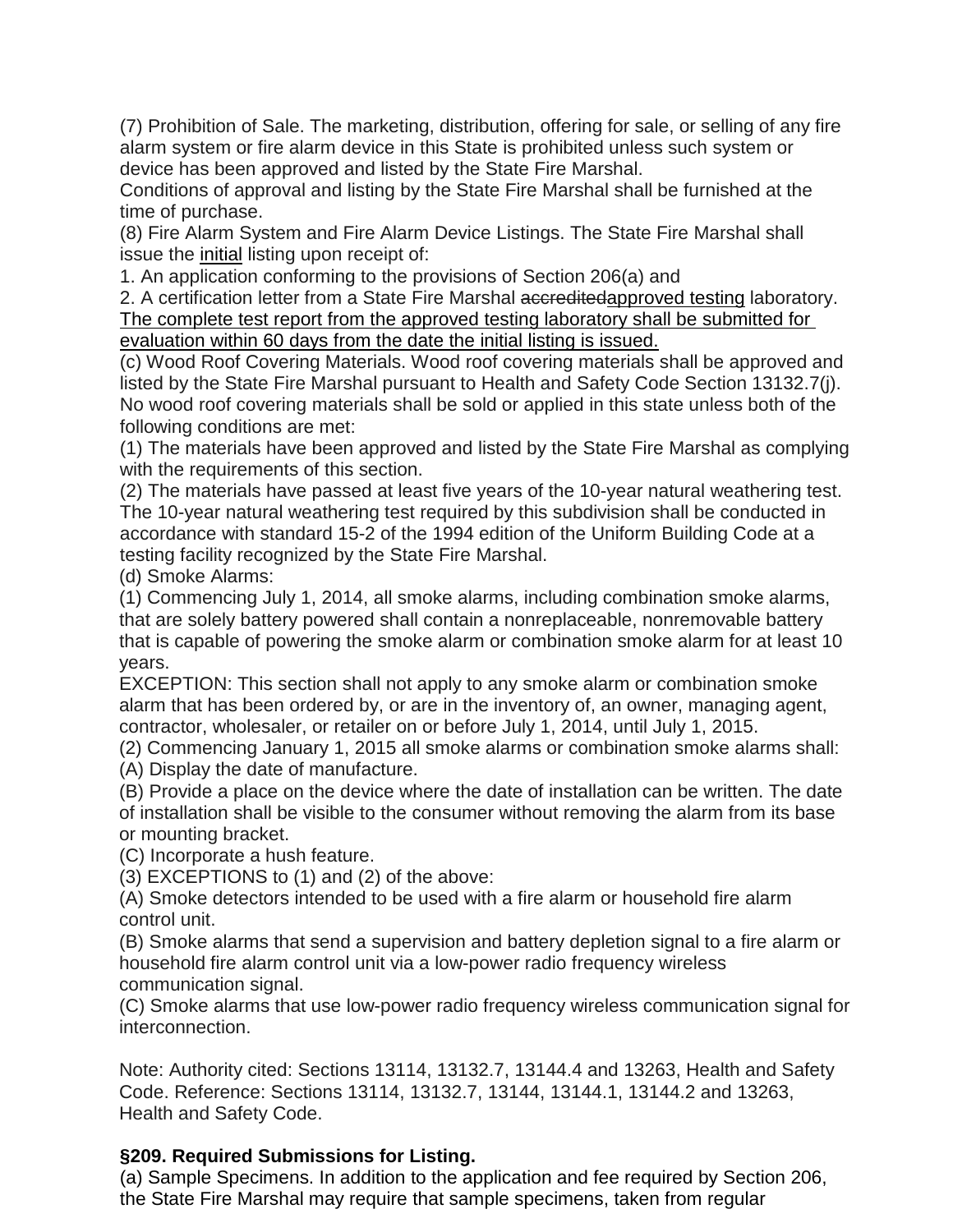production, be submitted for evaluation. The State Fire Marshal may require the assembly or erection of a sample specimen for evaluation purposes. The applicant shall assume all responsibility relating to the assembly or erection of such specimen, including but not limited to the cost, liability and removal thereof. The applicant shall arrange for the removal of any specimen submitted to the State Fire Marshal or which has been assembled or erected pursuant to this section, within 60 days of notification by the State Fire Marshal. The State Fire Marshal may dispose of any specimen submitted following the 60-day notification.

(b) Test Reports and Technical Data. Every application for evaluation and listing of a material or equipment which is required by these regulations to be tested, shall be accompanied by a manufacturer's test report issued by an approved testing organization. Technical data shall be submitted with any application when required by the State Fire Marshal. Each application for an evaluation and listing of a fire-resistive design, and when required by the State Fire Marshal for any other material or equipment, shall be accompanied by black-line drawings suitable for reproduction. Exception: For fire alarm systems and fire alarm devices only, test reports need not be provided at the time of application provided the provisions of Section 208(b)(8) are met. The test report shall be submitted for evaluation within 60 days from the time of listing.

(b) Test Reports. Every application for evaluation and listing of a material or equipment which is required by these regulations to be tested, shall be accompanied by a manufacturer's test report issued by a State Fire Marshal approved testing organization. The complete test report shall include, but not be limited to, the cover page, tested product description, illustrations, diagrams, installation instructions, detailed test procedures with test data and results, photographs, and the conclusion.

## Exception:

- 1) A Cross Listing application for a fire alarm system or device requires only the testing correlation sheet from the State Fire Marshal approved testing laboratory in lieu of a complete test report.
- 2) For fire alarm systems and fire alarm devices only, test reports need not be provided at the time of application provided the provisions of Section 208(b)(8) are met. The complete test report from the approved testing laboratory shall be submitted for evaluation within 60 days from the date the initial listing is issued.

(c) Technical Data. Technical data shall be submitted with any application when required by the State Fire Marshal. Each application for an evaluation and listing of a fire-resistive design, and when required by the State Fire Marshal for any other material or equipment, shall be accompanied by:

- 1) A copy of the engineering drawings.
- 2) A copy of the manufacturer's product specification sheets.
- 3) A copy of the manufacturer's installation instructions.
- 4) A copy of the manufacturer's operations and maintenance manual.

NOTE: Authority cited: Sections 13114 and 13144.4, Health and Safety Code. Reference: Sections 13114 and 13144.1, Health and Safety Code.